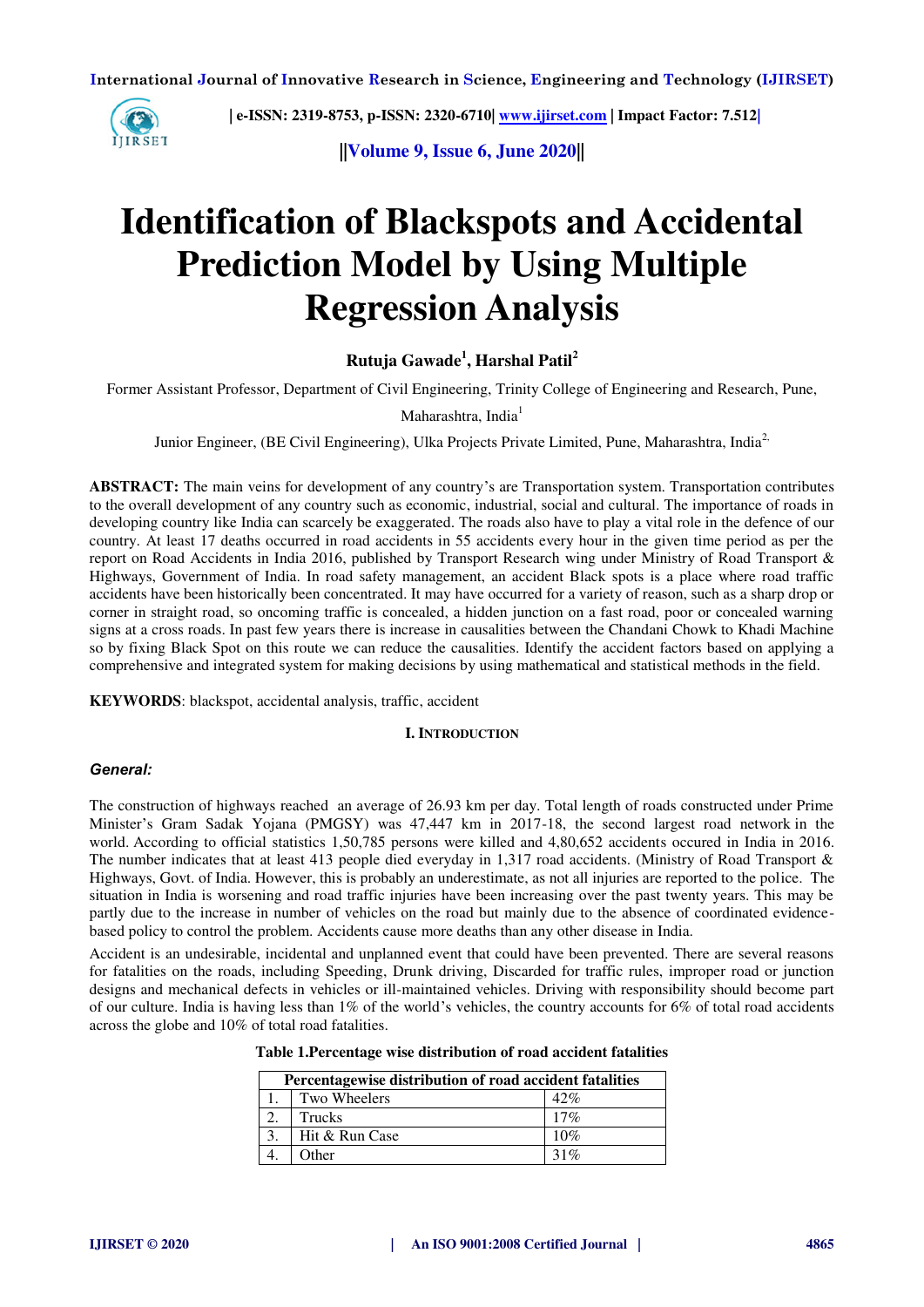

 **| e-ISSN: 2319-8753, p-ISSN: 2320-6710[| www.ijirset.com](http://www.ijirset.com/) | Impact Factor: 7.512|**

# **||Volume 9, Issue 6, June 2020||**

Intensive social awareness, campaigns should be conducted with the help of students, NGO's, other Government bodies like Regional Transport Office, traffic engineers and experts to reduce accidents and fatalities. So, Blackspot plays important role in reducing the road accidents. Our Union Transport Minister Mr. Nitin Gadkari spokes about Road Safety & it concerns at a two day national conference held at Vishakhapatnam during august 2016. He announced that nearly 800 BlackSpots or accidents zones on national highway to be fixed soon. So we are also trying to identify the BlackSpots to reduce the accident rates. As in past few years there is increase in causalities between Chandani Chowk to Khadi machine chowk, so by fixing black spot on this route we can reduce the casualties.

#### *Motivation and Problem Statement:*

 In recent years, an increased rate of accidents has been observed in ChandaniChawk- Katraj road resulting in high number of fatalities major reason contributing to the cause is increasing number of educational institute on this route, thereby creating traffic chaos. Under specific observation frequent accident has been encountered in Khadi machine chowk to Katraj route. Hence, seeking my focus and motivation towards identifying accident prone areas i.e. Blackspot and suggest preventive measures for the same.

#### **Objective:**

- Identifying BlackSpots of the roads to investigate frequency and intensity of occurred accidents.
- $\cdot$  Identification of the accident factors based on applying a comprehensive and integrated system for making decisions by using mathematical and statistical methods in the field.
- Suggest the remedial Measures to prevent the accidents.

#### **Study Area of Project:**

Route connecting the Khadi Machine to ChandaniChawk



#### **Figure 1 Satellite Imagery**

 The figure 1 portrays the satellite view of the selected route for the study and figure 2 displays route highlighted in blue colour.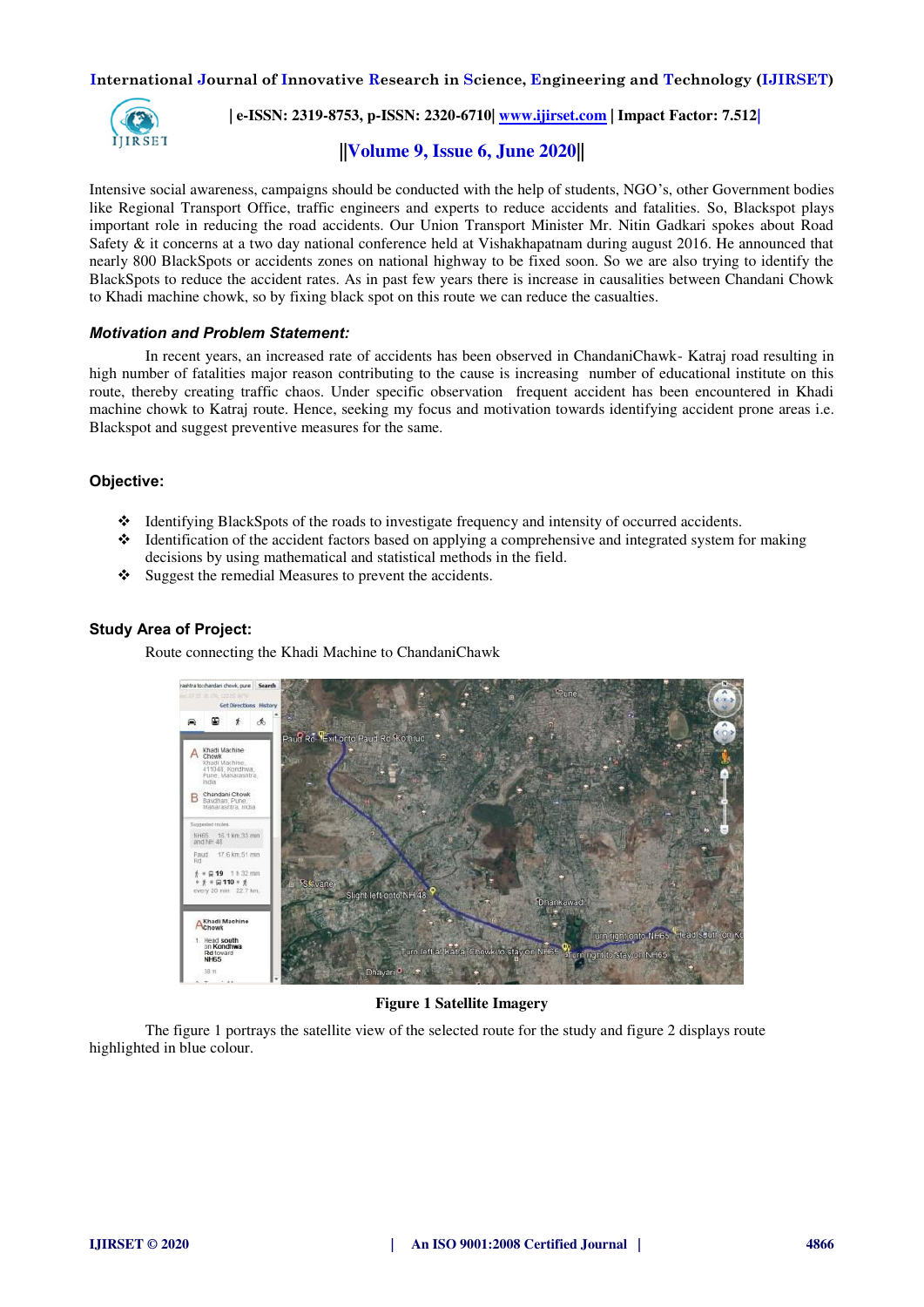

 **| e-ISSN: 2319-8753, p-ISSN: 2320-6710[| www.ijirset.com](http://www.ijirset.com/) | Impact Factor: 7.512|**

**||Volume 9, Issue 6, June 2020||** 



**Figure 2 Route from Google Maps** 

#### **II. RELATED WORK**

There are many studies on the Blackspot identification in past few years. Government of India also focusing on the Blackspot identification, to reduce the accident rates. Previously it has been observed that by identifying BlackSpots there is decrease in rate of accidents upto 28%. Following are some of research papers.

[1]**"**Identification of Blackspots and junction improvements in Vishakhapatnam city", studied about the city Vishakhapatnam in India in Andhra Pradesh. It is the second largest city in Andhra Pradesh with an area of 550 km², it is primarily an industrial city, apart from being a port city. The traffic volume of Visakhapatnam city is about 59% of the total traffic volume of the district (Gopala raju, 2011). The term BlackSpot is used to describe locations that have a higher average accident rate. The identification, analysis and treatment of road crash black spots are widely regarded as one of the most effective approaches to road crash prevention. Generally hazardous locations are selected on the basis of formal road safety audits.

[2]"Identification of Accident Black Spots for National Highway Using GIS", in this they were studied about traffic in Muzaffarnagar and Meerut. Muzaffarnagar District is bounded by Meerut District to the south and Haridwar District to the north. The data were collected from police stations and survey of topographical map has been studied. After that the Ground Control Points with the help of Global Position System has been found out & then the black spots has been identified by using Critical Crash Rate Factor Method.

[3]"Black Spots Analysis On Pune - Bangalore National Highway", identified accidental Black Spots on a section (820 km-830 km) of NH-4 by studying the accidental data provided by National Highway Authority of India (NHAI) during year 2014-2015. They used Weighted Severity Index (WSI) and Accidental Density Method (ADM) for identification of Black Spots. By considering all the parameters of Accidental Density Method (ADM) they found black spots at chainage 821.2 km, 823 km, 824.1 km, 825.3 km and 829.1 km.

[4] "Development of Traffic Accident Prediction Models Using Traffic and Road Characteristics: A Case Study from Sri Lanka", studied that traffic accident data in developing countries are just merely statistics which will not lead to further analyses and detailed studies. A section of highway of 20.5km in western province, Sri Lanka, was subdivided into approximately 200m segments and considered for this case study. Black spots were identified using three accident indices: (i) Accident Rate, (ii) Accident Frequency and (iii) Accident Severity. The study attempted to identify the relationship among Number of accidents (Y), Average Daily Traffic Flow in thousands (X1), Commercial Land Use Area in Square kilometers  $(X2)$ , Binary variable to represent the vicinity of intersection  $(X3;$  if yes:=1, else:=0). The following relationship was found:  $Y=(-6.54)+0.23X1+0.94X2+12.89X3$  where R-Sq=52.3%, R-Sq(adj)=51.0%, Std.err=11.61.

[5] "Road Traffic Accident Analysis and Prediction Model: A Case Study of Kashmir", In this project they analyze road traffic accident (preliminary and micro level) and they predict model based on the parameters of vehicle ownership –population ratio.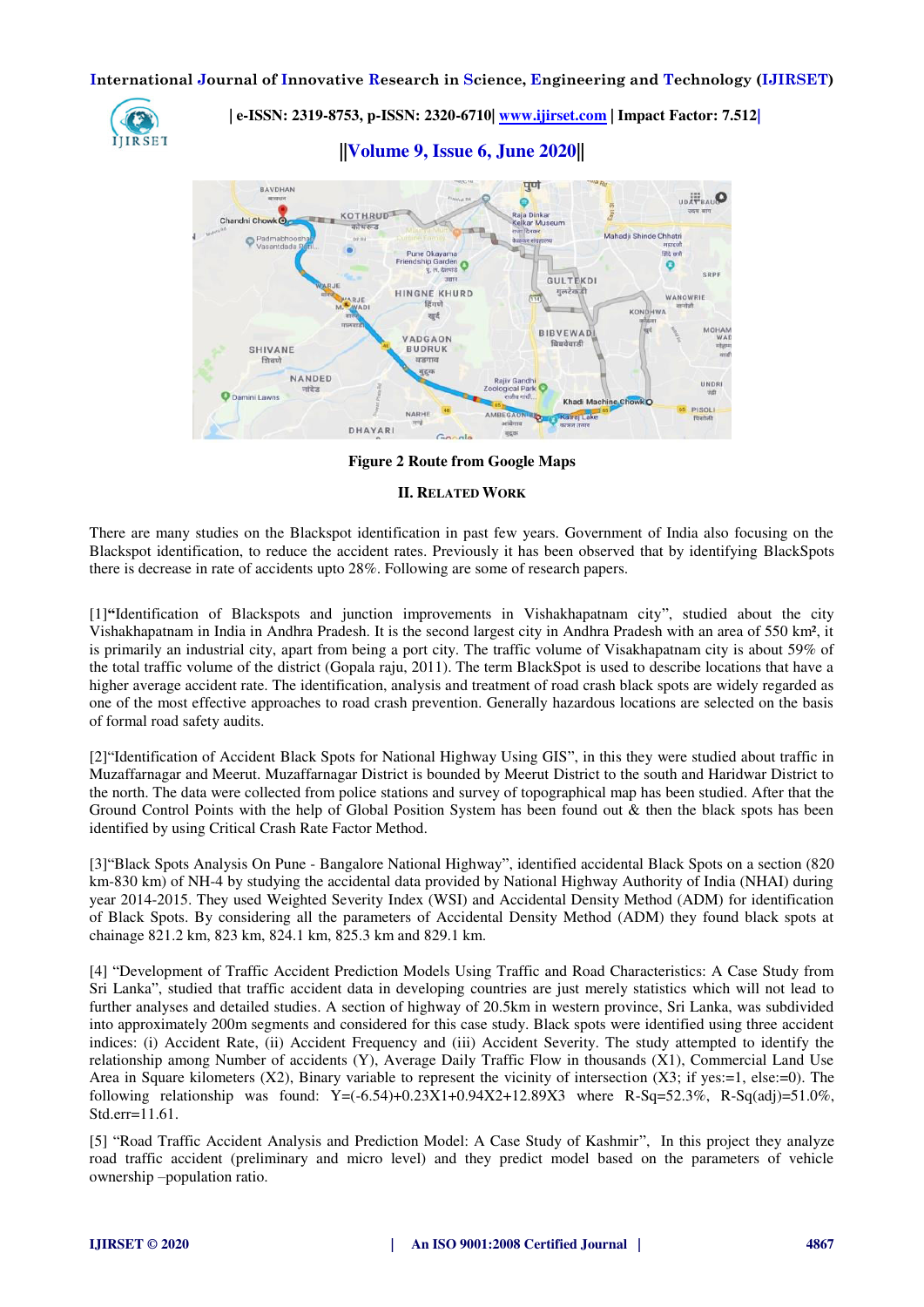

# **| e-ISSN: 2319-8753, p-ISSN: 2320-6710[| www.ijirset.com](http://www.ijirset.com/) | Impact Factor: 7.512|**

#### **||Volume 9, Issue 6, June 2020||**

[6] "Road Crash Prediction Models: Different Statistical modelling Approaches", concluded that the, Traffic crash prediction models are very useful tools in road safety programs used by transportation agencies, police, health departments, education institutions that oversee road safety, vehicles, and the driver's education. They can be used to predict both the frequency of crash occurrence and the contributing factors.

[7] "Analyzing Traffic Accidents in Gampaha District Colombo - Kandy Road", they observed that critical combination of various factors contributes to fatal accidents and This issue should be approached on the basis of accident contributing factor and risk increasing factor when determining why and how fatal accidents

#### **III. RESEARCH METHODOLOGY**



#### **Figure 3 Process Chart for Methodology**

Methodology adopted mainly includes collection of existing data, experimental investigation and analysis of existing data.

#### **Existing Data Collection:**

There are two methods to identify accident black spots. One is by conducting physical survey considering predominant causes of accidents and other is to analyse the existing accident data of a particular stretch. Methodology for this research includes identification of black spots by correlating the physical survey with existing accident data. Existing data was collected from police station.

#### **) Data Collection:**

The data which is shown below is collected from the respected police stations from their FIR (First Investigation Report). As our project area is from Chandani Chowk to Khadi Machine Chowk, Pune. The data is collected from last few years i.e 2015, 2016. The data includes number of deaths, No. of Critical Injuries, No. of Minor Injuries and Damages also. The stretch of 16 km comes under following four different police stations i.e.

- 1) Warje Police Station
- 2) Sinhagad Police Station
- 3) Bharati Vidhyapith Police Station
- 4) Kondhwa Police Station

#### **ii) Experimental Investigation:**

Selecting Parameters for Ground Survey:

There are many parameters that can cause accidents on highways but only the parameters that are more predominant in the study area had to be selected. These factors will be finalized on the basis of following factors (i) International Journal Papers (ii) Reconnaissance Survey (iii) Interviewing Local Commuters

#### **iii) Analysis of Existing Data:**

Existing data collected from Police station was to be correlated with the data collected from physical survey to identify accident black spots. It will be analysed by following methods.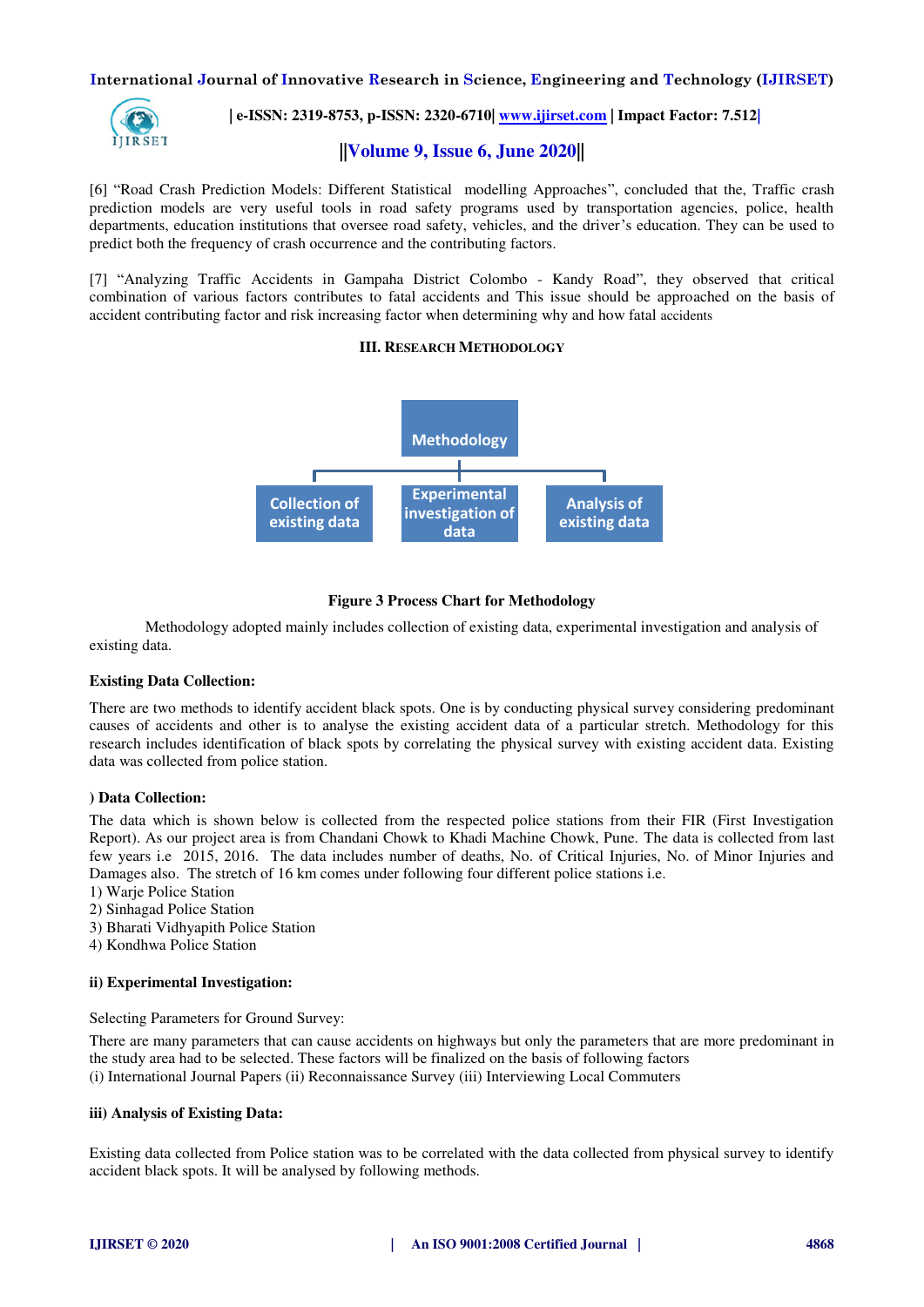

 **| e-ISSN: 2319-8753, p-ISSN: 2320-6710[| www.ijirset.com](http://www.ijirset.com/) | Impact Factor: 7.512|**

**||Volume 9, Issue 6, June 2020||** 

- 1. Accident Density Method
- 2. Weighted Severity Index

#### **IV. OBSERVATIONS AND ANALYSIS**

The data collected reflects the view of the reporting Police Officer. Accidental data collected from the Police Station from their FIR (First information report). Following table (Table 1) shows the summary of the all four police station FIR reports.

| <b>Police Station</b> | Year | <b>Death Sheet</b> |                | <b>Critical Injured</b> |                | <b>Injured</b> |                | <b>Damage</b>  | Total |
|-----------------------|------|--------------------|----------------|-------------------------|----------------|----------------|----------------|----------------|-------|
|                       | 2015 |                    | 12             | 16                      |                | 17             |                | 14             |       |
|                       |      | <b>MALE</b>        | <b>FEMALE</b>  | <b>MALE</b>             | <b>FEMALE</b>  | <b>MALE</b>    | <b>FEMALE</b>  | <b>DAMAGE</b>  | 45    |
|                       |      | 11                 | $\mathbf{1}$   | 12                      | $\overline{4}$ | 13             | $\overline{4}$ | 14             |       |
| <b>WARJE</b>          | 2016 |                    | 14             | 11                      |                | $\tau$         |                | 11             |       |
|                       |      | <b>MALE</b>        | <b>FEMALE</b>  | <b>MALE</b>             | <b>FEMALE</b>  | <b>MALE</b>    | <b>FEMALE</b>  | <b>DAMAGE</b>  | 32    |
|                       |      | 10                 | $\overline{4}$ | 9                       | $\overline{c}$ | 5              | $\overline{c}$ | 11             |       |
|                       | 2015 |                    | 14             | 13                      |                | 8              |                | $\theta$       |       |
|                       |      | <b>MALE</b>        | <b>FEMALE</b>  | <b>MALE</b>             | <b>FEMALE</b>  | <b>MALE</b>    | <b>FEMALE</b>  | <b>DAMAGE</b>  | 35    |
| <b>SINHGAD</b>        |      | 11                 | $\overline{3}$ | 11                      | $\overline{2}$ | $\overline{8}$ | $\theta$       | $\theta$       |       |
|                       | 2016 | 13                 |                | 17                      |                | $\theta$       |                | $\mathbf{0}$   |       |
|                       |      | <b>MALE</b>        | <b>FEMALE</b>  | <b>MALE</b>             | <b>FEMALE</b>  | <b>MALE</b>    | <b>FEMALE</b>  | <b>DAMAGE</b>  | 30    |
|                       |      | $\mathbf{Q}$       | $\overline{4}$ | 14                      | 3              | $\Omega$       | $\theta$       | $\theta$       |       |
|                       | 2015 | 12                 |                | $\overline{0}$          |                |                | 15             | $\overline{0}$ |       |
|                       |      | <b>MALE</b>        | <b>FEMALE</b>  | <b>MALE</b>             | <b>FEMALE</b>  | <b>MALE</b>    | <b>FEMALE</b>  | <b>DAMAGE</b>  | 27    |
| <b>BHARTI</b>         |      | 10                 | $\overline{2}$ | $\Omega$                | $\Omega$       | $\overline{3}$ | $\overline{2}$ | $\theta$       |       |
| <b>VIDHYAPITH</b>     | 2016 | 9                  |                | 10                      |                | 14             |                | $\Omega$       | 33    |
|                       |      | <b>MALE</b>        | <b>FEMALE</b>  | <b>MALE</b>             | <b>FEMALE</b>  | <b>MALE</b>    | <b>FEMALE</b>  | <b>DAMAGE</b>  |       |
|                       |      | 8                  | $\mathbf{1}$   | 6                       | $\overline{4}$ | 13             | $\mathbf{1}$   | $\mathbf{0}$   |       |
|                       | 2015 |                    | $\overline{5}$ | 5                       |                | $\Omega$       |                | $\Omega$       |       |
| <b>KONDHAWA</b>       |      | <b>MALE</b>        | <b>FEMALE</b>  | <b>MALE</b>             | <b>FEMALE</b>  | <b>MALE</b>    | <b>FEMALE</b>  | <b>DAMAGE</b>  | 10    |
|                       |      | $\overline{c}$     | $\overline{3}$ | $\overline{4}$          | $\mathbf{1}$   | $\Omega$       | $\theta$       | $\Omega$       |       |
|                       | 2016 |                    | $\overline{4}$ | $\overline{4}$          |                | $\theta$       |                | $\overline{0}$ |       |
|                       |      | <b>MALE</b>        | <b>FEMALE</b>  | <b>MALE</b>             | <b>FEMALE</b>  | <b>MALE</b>    | <b>FEMALE</b>  | <b>DAMAGE</b>  | 8     |
|                       |      | $\overline{3}$     | $\mathbf{1}$   | $\overline{2}$          | $\overline{2}$ | $\theta$       | $\theta$       | $\Omega$       |       |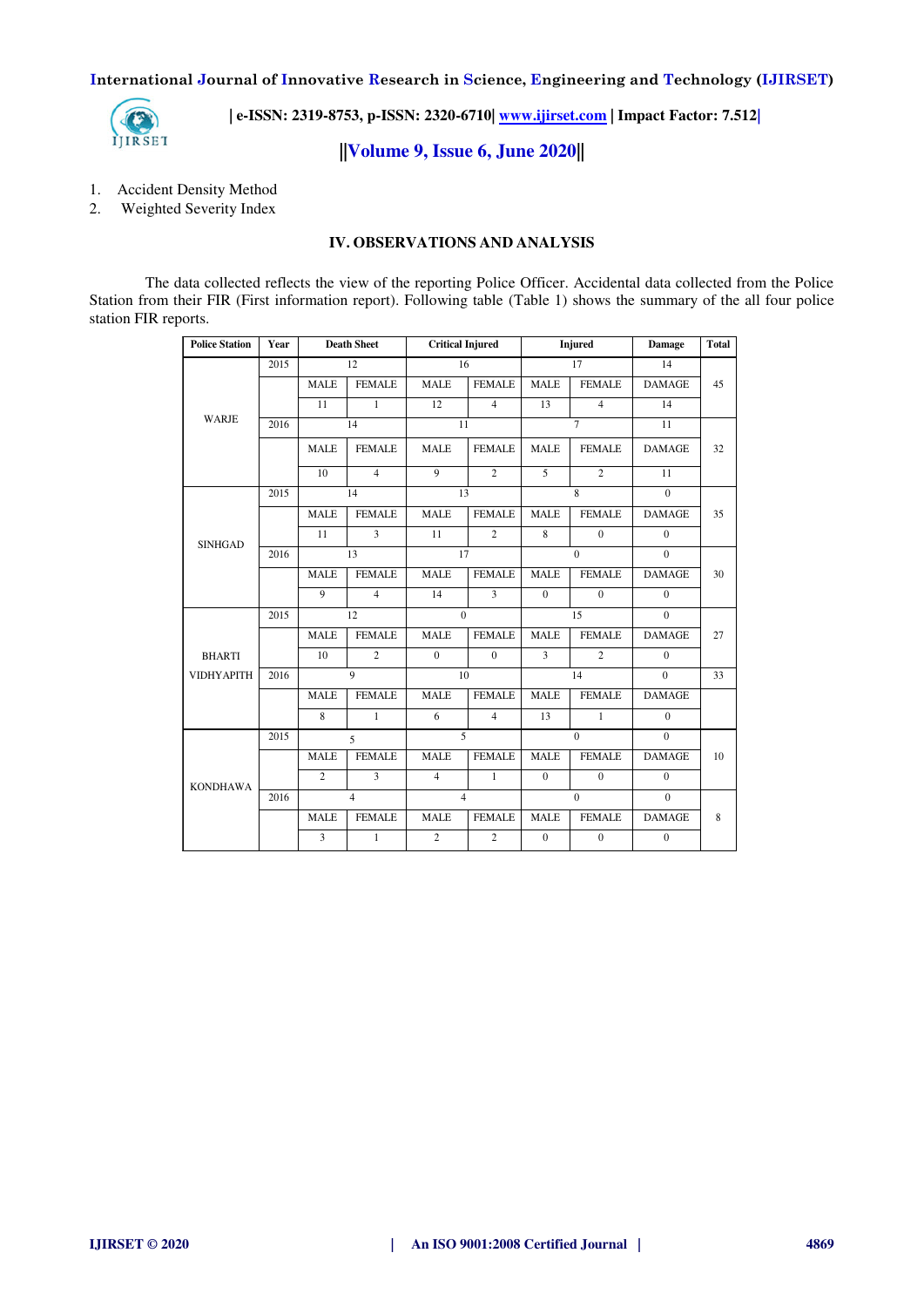

 **| e-ISSN: 2319-8753, p-ISSN: 2320-6710[| www.ijirset.com](http://www.ijirset.com/) | Impact Factor: 7.512|**



**||Volume 9, Issue 6, June 2020||** 

**Figure 4. Distribution of accidents from police station by accident severity type**

#### **4.1 Analysis of Existing Data:**

Existing data collected from Police station was to be correlated with the data collected from physical survey to identify accident black spots. It will be analysed by Accident Density Method

#### **1) i) Accidental Density Method:**

i. The accident density is calculated from the number of accidents per unit length for a section of highway. Sections with more than a predetermined number of accidents are classified as high accident locations.

ii. Unit length is taken as 500m.

iii. Predetermined no. of accidents is calculated as average number of accidents that have occurred per unit length.

iv. Average no. of accidents = (Total no. of accidents) / 16

v. Sample calculation,

Average no. of accidents =  $(268) / (16) = 16.75$ 

vi. Every 500m length of the stretch where no. accidents is more than 5 is termed as "Accidental Blackspot".

So, by using this method we analyses the data and identified the BlackSpots.

From Accidental Density Method 22 numbers of BlackSpots are identified. These are mentioned in following table.

## **Table No.2 List of BlackSpots**

| Sr. No. | <b>Section</b>   | <b>Place</b>         | <b>No. of Accidents</b> | <b>Result</b> |
|---------|------------------|----------------------|-------------------------|---------------|
|         |                  |                      |                         |               |
|         | <b>PT01-PT02</b> | Khadi Machine        | 14                      | <b>TRUE</b>   |
| 2       | <b>PT02-PT03</b> | Smashan Bhumi        | 7                       | <b>TRUE</b>   |
| 3       | PT03-PT04        | Honda Showroom       | 7                       | <b>TRUE</b>   |
| 4       | <b>PT04-PT05</b> | <b>ISKON</b> Temple  | 7                       | <b>TRUE</b>   |
| 5       | PT05-PT06        | Gokul Nagar Bus stop | 8                       | <b>TRUE</b>   |
| 6       | <b>PT06-PT07</b> | Sai Nagar            | 2                       | <b>FALSE</b>  |
| $\tau$  | <b>PT07-PT08</b> | AK Petrol Pump       | 6                       | <b>TRUE</b>   |
| 8       | <b>PT08-PT09</b> | Katraj lake Signal   | 5                       | <b>FALSE</b>  |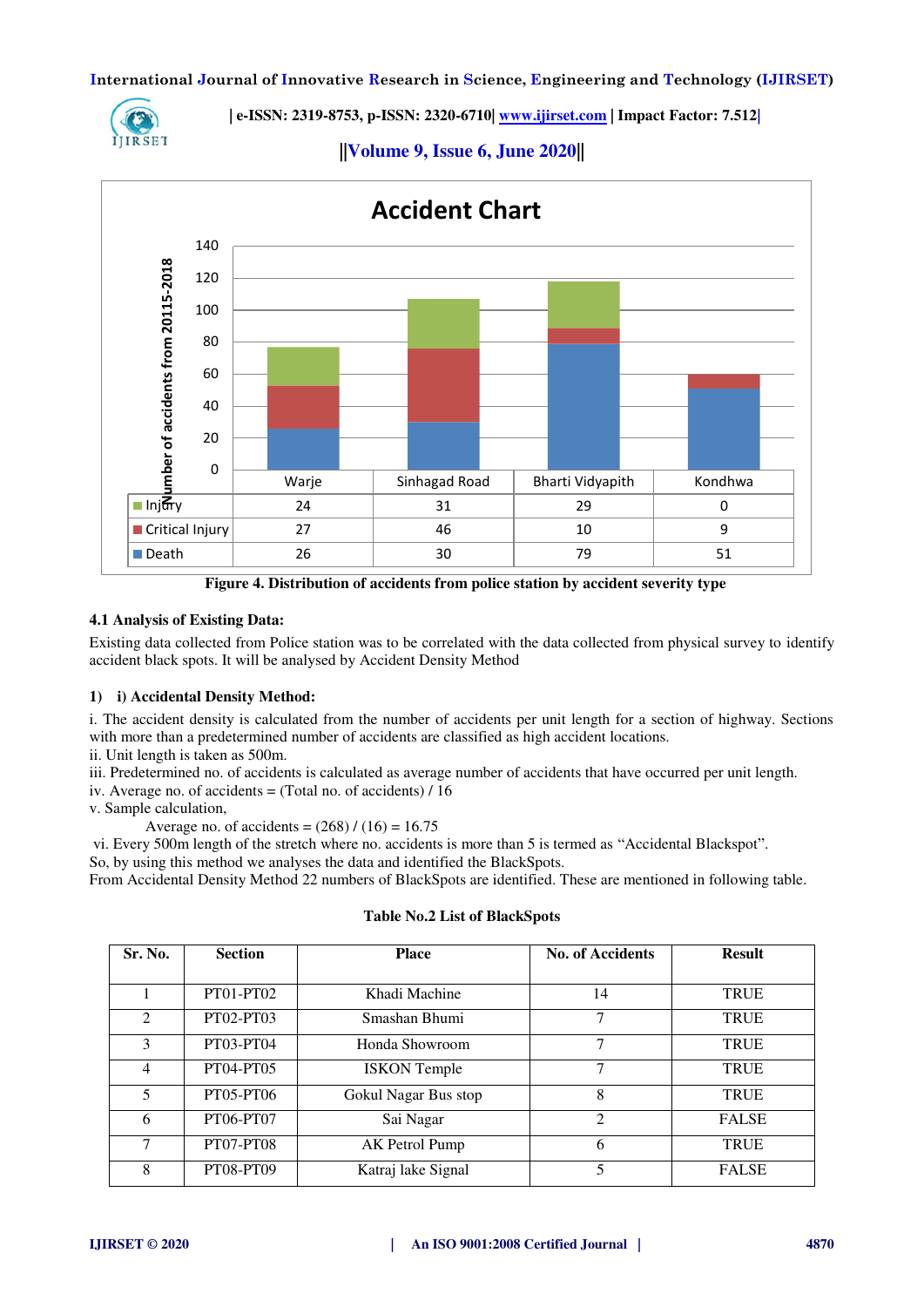

 **| e-ISSN: 2319-8753, p-ISSN: 2320-6710[| www.ijirset.com](http://www.ijirset.com/) | Impact Factor: 7.512|**

# 9 | PT09-PT10 | Katraj Chowk | 19 | TRUE 10 | PT10-PT11 | Wonder city | 8 | TRUE 11 PT11-PT12 Ambegaon Chowk 8 TRUE 12 | PT12-PT13 | Dattangar | 12 | TRUE 13 PT13-PT14 Abhinav School 4 FALSE 14 PT14-PT15 Beldare Petrol Pump 11 TRUE 15 PT15-PT16 Navale bridge 16 TRUE 16 PT16-PT17 Vadgaon Bridge 27 TRUE 17 PT17-PT18 End of Vadgaon Bridge 14 TRUE 18 PT18-PT19 MulaMutha River 14 TRUE 19 PT19-PT20 Warje Bridge 8 8 TRUE 20 PT20-PT21 Warje Bridge End 11 TRUE 21 PT21-PT22 Vardhaman Petrol Pump 9 TRUE 22 PT22-PT23 Popular Nagar 15 TRUE 23 PT23-PT24 Dodke Dairy 7 TRUE 24 PT24-PT25 RMD College 12 TRUE 25 PT25-PT26 Dukkarkhind 10 TRUE 26 PT26-PT27 Wonder Futura 1 4 FALSE 27 PT27-PT28 Chandani Chowk 3 FALSE

# **||Volume 9, Issue 6, June 2020||**

## **4.2 Accident Prediction Model**

#### **4.2.1 Multiple linear regression analysis**

Hong et al. (2005) developed a multiple linear regression traffic accident prediction model for urban areas using the parameters of traffic volumes, intersections, connecting roads, traffic signals and existence of median barrier. Mustakim et al. (2008) carried out a study on Black spot Study and Accident Prediction Model Using Multiple Liner Regression. The study focus to develop an accident prediction model for a selected route and in the model the independent variables were number of access points per one kilometer road section, hourly traffic flow and 85th percentile speed. The regression analysis is performed using Microsoft Excel.Hong et al. (2013) also did a study to produce an application of spatial econometrics analysis for traffic accident prediction models in urban areas using multiple linear regression and the variables were based on two factors, one is socio economic factors including number of residents, number of employees in area, number of traffic volume.

A section of highway of 16 km ofChandani Chowk to Khadi machine chowk was subdivided into approximately 500m segments and considered for this case study. Black spots were identified using by using Accident Density Method. The study attempted to identify the relationship among Number of accidents (Y),Traffic Calming Agents (X1), Intersection existence (X2), Traffic Divider (X3; if yes:=1, else:=0). The following relationship was found:  $Y=10.61-2.90X1+1.84X2+0.53X3$  where R-Sq=16.44%, R-Sq(adj)=5.54%, Std.err=5.28.

#### **Table 3. Description of variables in thestudy**

| Variable | Description                   |  |  |  |
|----------|-------------------------------|--|--|--|
| Y        | Number of Accidents           |  |  |  |
| $X_1$    | <b>Traffic Calming Agents</b> |  |  |  |
| $X_{2}$  | Intersection existence        |  |  |  |
| $X_3$    | Traffic Divider               |  |  |  |
| E.       | Error term                    |  |  |  |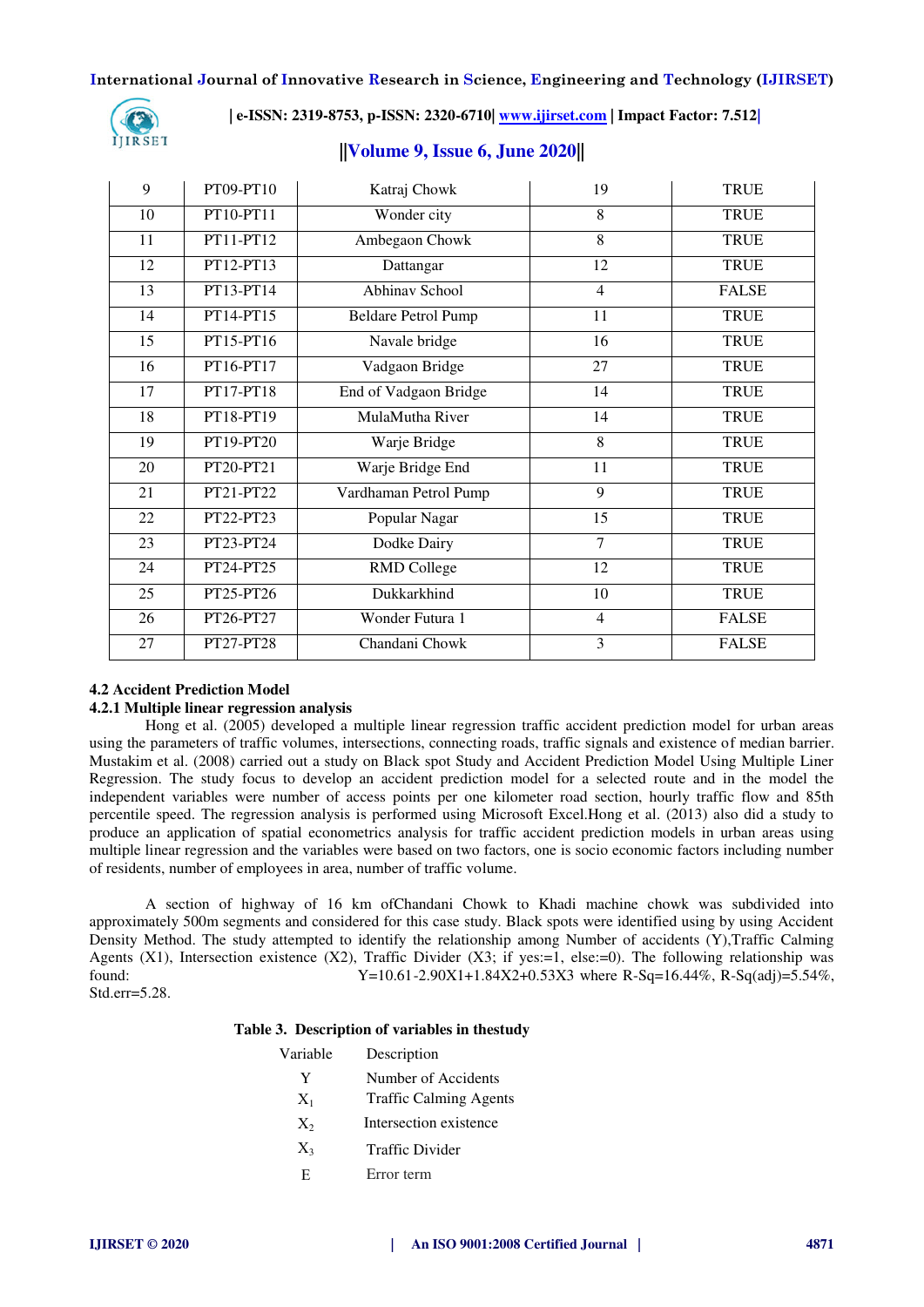

 **| e-ISSN: 2319-8753, p-ISSN: 2320-6710[| www.ijirset.com](http://www.ijirset.com/) | Impact Factor: 7.512|**

# **||Volume 9, Issue 6, June 2020||**

#### **Table 4. ANOVE Table**

|            | Df | SS       | МS       | $\boldsymbol{F}$ | Significance |
|------------|----|----------|----------|------------------|--------------|
| Regression |    | 126.2487 | 42.08289 | 1.508575         | 0.238837     |
| Residual   | 23 | 641.6032 | 27.89579 |                  |              |
| Total      | 26 | 767.8519 |          |                  |              |

#### **Table 5. Table of Co-efficient**

|           | Coefficients | <i>Standard</i><br>Error | t Stat     | P-value  | Lower<br>95% | Upper $95\%$ | Lower<br>95.0% | Upper<br>95.0% |
|-----------|--------------|--------------------------|------------|----------|--------------|--------------|----------------|----------------|
| Intercept | 10.619022    | 2.8239046                | 3.760404   | 0.001018 | 4.777331     | 16.460714    | 4.7773307      | 16.460714      |
| А         | $-2.9096433$ | .4448453                 | $-2.01381$ | 0.055873 | $-5.89853$   | 0.0792469    | -5.8985336     | 0.0792469      |
| B         | .8406869     | 2.0078444                | 0.916748   | 0.368788 | $-2.31286$   | 5.9942295    | $-2.3128557$   | 5.9942295      |
| $\cap$    | 0.539498     | 2.70391                  | 0.199525   | 0.843606 | $-5.05397$   | 6.132962     | $-5.0539659$   | 6.132962       |

| <b>SUMMARY OUTPUT</b>        |          |  |  |  |  |
|------------------------------|----------|--|--|--|--|
| <b>Regression Statistics</b> |          |  |  |  |  |
| Multiple R                   | 0.405485 |  |  |  |  |
| R Square                     | 0.164418 |  |  |  |  |
| <b>Adjusted R Square</b>     | 0.055429 |  |  |  |  |
| <b>Standard Error</b>        | 5.281647 |  |  |  |  |
| <b>Observations</b>          |          |  |  |  |  |

# **V. RESULTS AND CONCLUSION**

The main focus of this project is accident analysis and identification of BlackSpots on the route of Chandani Chowk to Khadi Machine Chowk, Pune. This route is having 16.0 KM length. This route includes Mumbai-Bangalore Highway (NH-48), Pune-Machilipatanam (NH-65) Highway. Number of educational institutes, temples, stops for construction workers are also exists on this route. We had collected accidental data from police stations for last Four years and by using Accidental Density Method. After analysing this data by this method we find out 22 BlackSpots. These are the following:

> 1) Khadi Machine 12) Navale Bridge 2) Smashan Bhumi 13) Vadgaon Bridge 3) Honda Showroom 14) End of Vadgaon Bridge 4) ISKON Temple 15) MulaMutha River 5) Gokul Nagar Bus Stop 16) Warje Bridge 6) AK Petrol Pump 17) Warje Bridge End 7) Katraj Chowk 18) Vardhaman Petrol Pump 8) Wonder City 19) Popular Nagar 9) Ambegaon Chowk 20) Dodke Dairy 10) Datta Nagar 21) RMD College<br>
> 11) Beldare Petrol Pump 22) Dukkarkhind 11) Beldare Petrol Pump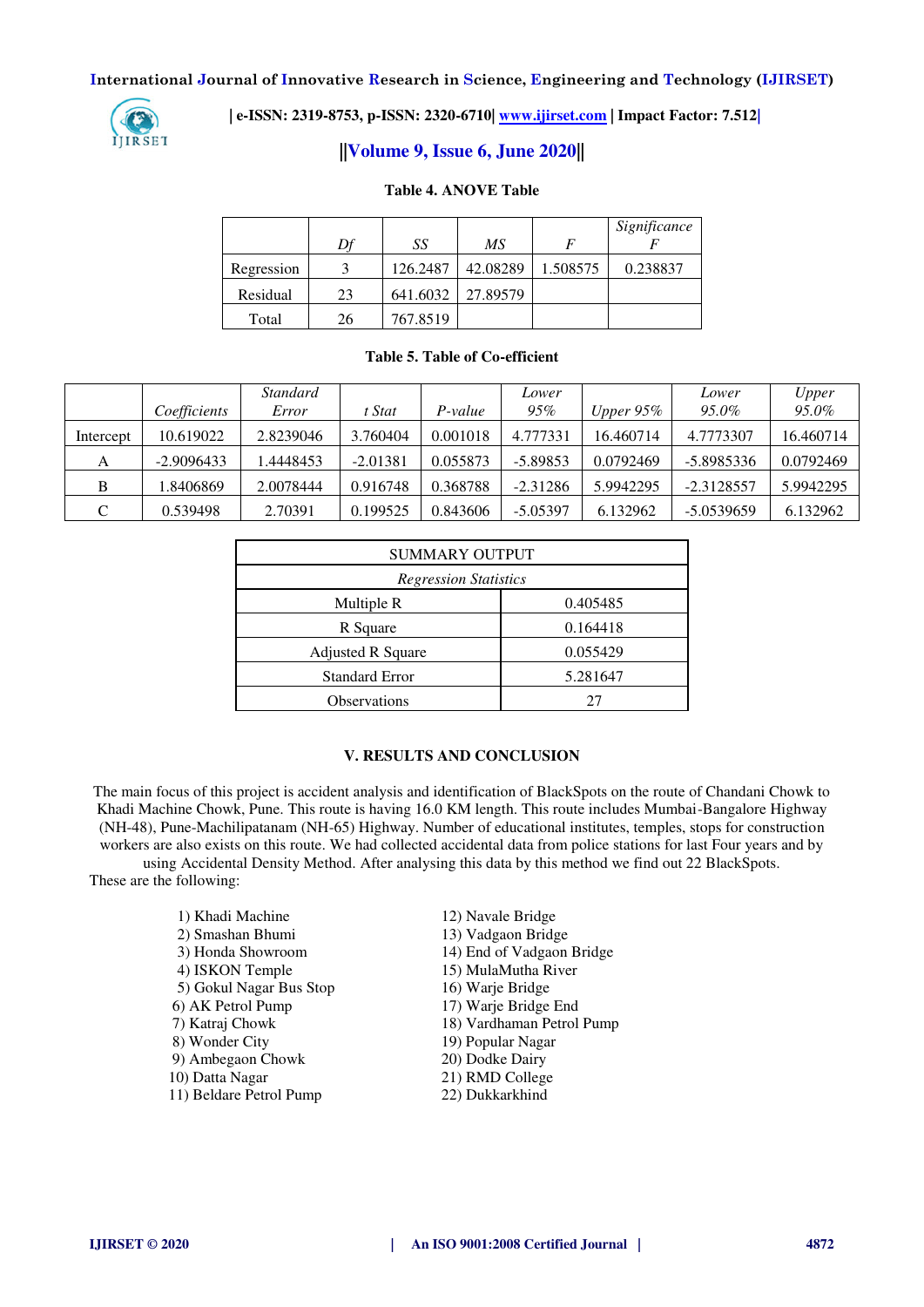

 **| e-ISSN: 2319-8753, p-ISSN: 2320-6710[| www.ijirset.com](http://www.ijirset.com/) | Impact Factor: 7.512|**

# **||Volume 9, Issue 6, June 2020||**

Most common reasons observed by physically are following:

- 1) Most common reason was observed rear-end accidents at intersections. Reasons for this rear end accidents was improper signal system, poor vehicle management at intersections and instant apply of break, etc
- 2) Second common reason was observed the pedestrian accidents. The reasons were irregular pedestrian movements and heavy vehicle movement, insufficient use of traffic calming agents, insufficient space for pedestrians, poor signage, etc.
- 3) People are not following the traffic rules.
- 4) Faulty Road Geometric design such as improper super elevation, horizontal curve design etc.
- 5) Rash Driving of heavy vehicles.

In the following image (figure 5) we had marked the BlackSpots by blue pins.



**Figure 5. Location of BlackSpots** 

#### **VII. FUTURE SCOPES**

With the advent of technology and advanced algorithms to manage the traffic flows and integrate the analysis of the work it is possible. It would be possible to apply machine learning algorithms to determine the most probable black spots by analyzing the real-time traffic conditions and provide the safest and most comfortable traffic environment. As the population is rising, there will be a corresponding rise in the traffic related issues, to counter the evil effects of the black spots. The currently used traffic calming agents could be modified to suit the real-time analysis of black-spots.

#### **VIII. ACKNOWLEDGEMENT**

Sincere gratitude to Prof. P.R. Minde for their valuable time, support and guidance during the course of the paper. I also Thankful to Dr. R.R. Sorate Head, Civil Engineering Department, PVPIT, Pune who was kind enough to give his valuable remarks and suggestions during my project progress. I also acknowledge to Pune Police for giving the accident data. I take this opportunity to convey our sincere thanks to all the individuals who have assisted and helped us in carrying and bringing out this paper. Last but not the least, the support and help of all the teachers and staff members of Dept. of Civil Engineering is gratefully acknowledged.